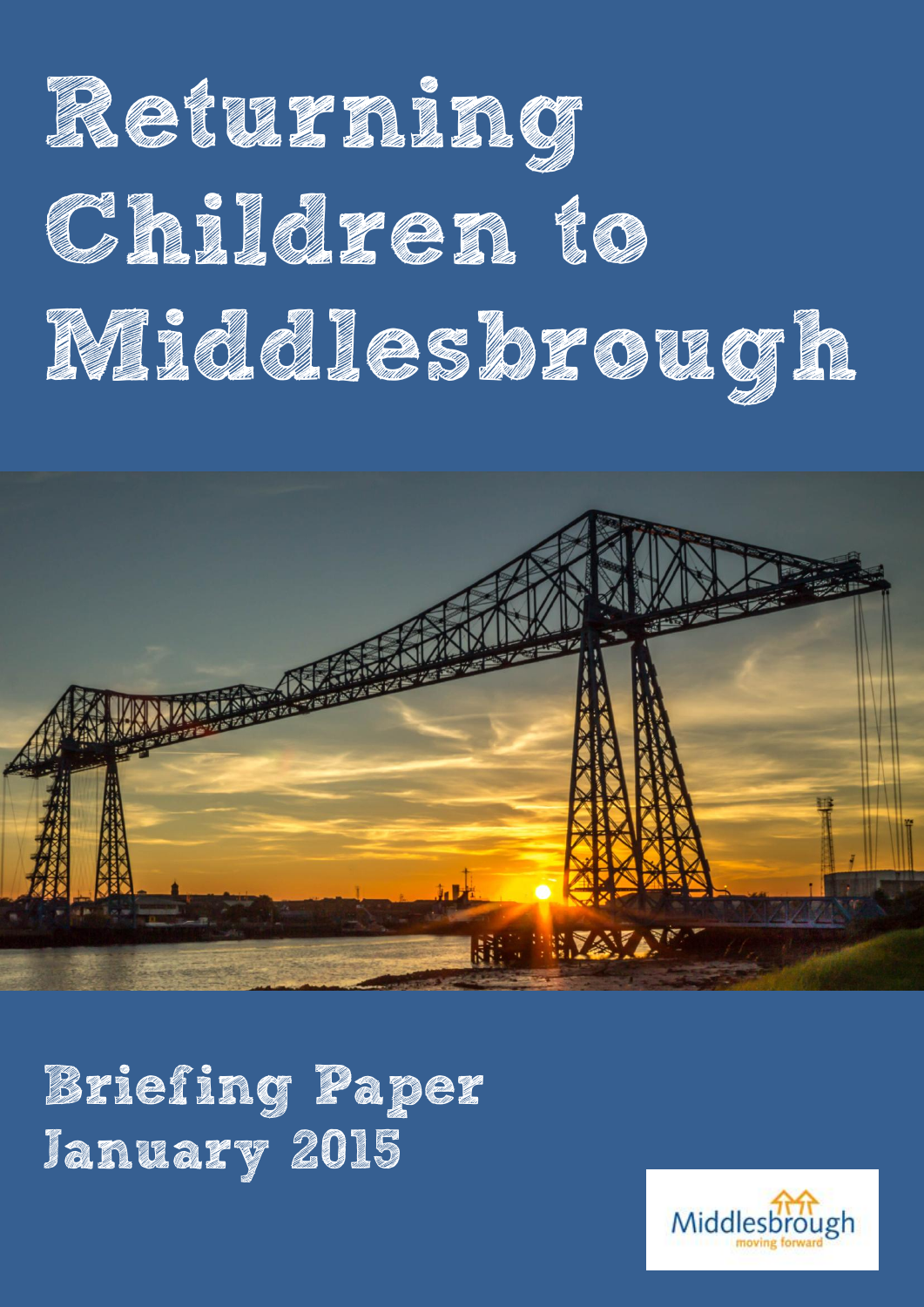## **The Returning Children to Middlesbrough Project**

There are some talented and dedicated social workers in Middlesbrough – protecting children and trying where possible to keep families together. The significant numbers of looked after children and the lack of a 'mechanism' to allow a more fluid use of resources can lead sometimes to 'placementitis'. A child or young person is successfully placed in foster care or residential care and everything is often fine, the placement meets their needs and they thrive. For some however, for a host of reasons, the placement breaks down and in order to keep the child safe and often in a crisis situation another placement is found. For some children and young people, this cycle of placements escalates in distance from home, degree of 'control' and often cost. For a young person who may have entered the 'looked after' system because of an unstable, fractured relationship at home, their experience of the looked after system can appear to be a series of further fractured relationships.

The rationale behind the Returning Children to Middlesbrough Project for each child is;

- It would be safe and in their interests to return them home
- They would be willing to work towards achieving this
- Their families would be willing to work towards achieving this
- Those professionals working with the child/young person or their family see this as a positive way forward.

#### **What have we tried?**

We have worked with 18 young people, their families and professionals involved in their lives. Here are a few examples;

### **Amy**

Amy has had a troubled childhood, leading to her becoming looked after by the local authority. Throughout this she has retained contact with her mother, although this relationship has at times been difficult. Amy has experienced a range of services, from foster care to residential children's homes, moving on when she became 'difficult'. Her most recent residential placement broke down when the staff at the home found it increasingly difficult to support her and following an incident involving the police stated that they could not support her any longer – Amy was gathering a reputation for being difficult, challenging and in need of 'specialist' residential provision.

The use of Individual Budgets enabled Amy to return home to her mother's house, with a package of support designed around her, building on her skills and interests – the package of support includes one-to-one support from the Home Support Team, purchasing horse riding equipment to enable her to take advantage of 'free' support at a local stables and incentives to attend (and walk to) school. 10 months on Amy has transformed from an angry, uncooperative girl into a confident, likeable young woman – attending and achieving at school, building on her interests and rebuilding a relationship with her mother and wider family.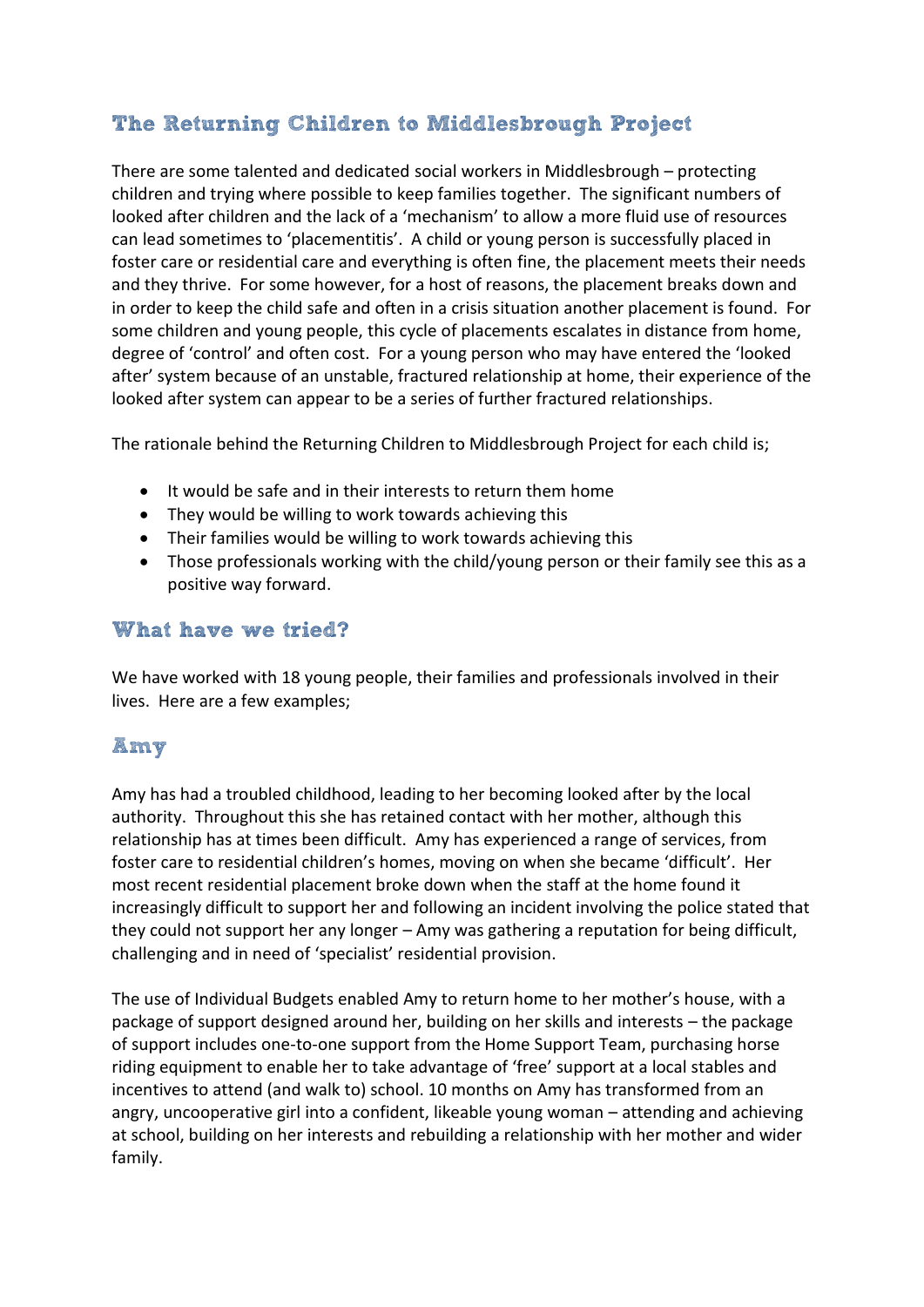A placement in a specialist residential school would cost Middlesbrough Council £3,000 per week. In 10 months this would amount to £120,000. Her current package of support costs £299 per week £11,960 over 10 months – a saving of £108,040. There are blips along the way – but that is what the support is there for, to enable Amy and her mother to work through the difficult times to stay together.

#### **Tracy**

Tracy has a hard time at home and a hard time in education – difficulties at home led her to being placed in foster care - when the foster carers served notice Tracy moved into her grandparent's house, a good short term solution, but not sustainable and the distance between Tracy and her siblings still living at home was widening.

Tracy's support is designed to enable her to move back home gradually, supporting a move for the family to a larger property, creating opportunities for her and her sister to rebuild their relationship by doing a cookery course together - something they both enjoy. The plan benefits the whole family, the plan includes bedroom furniture, tickets to Middlesbrough FC and is creating opportunities for Tracy to re integrate back into family life, and allowing space for the family to do positive things out of the 'pressure cooker' of a busy home. And hopefully keep the family together and Tracy out of the Looked after System.

Tracy's plan will cost £2,848 over six months, six months in foster care would cost £9,600.

#### **Joe and David**

Joe and David and their mother are going through a difficult time, the community around them is also experiencing a difficult time because of the behaviour of Joe, David and their friends. There is intense pressure on all involved, the two boys, their mother and Middlesbrough Council to keep the boys and the community safe. Pressure comes from all sides, poverty, poor housing, the threat of eviction, benefits sanctions, antisocial behaviour the list goes on.

There is pressure from police, housing and perhaps another 20 professionals to remove the boys into residential care. At the heart of it are two intelligent, gifted boys and a loving mother who is struggling with life and the pressures of complicated parenthood – she has other children 'looked after'. For the Looked after Children's team, it is a tightrope balancing risk – but the belief is that with support, mother can be supported to cope and Joe and David can be encouraged to engage in positive activities which will divert them from the pull of anti social behaviour.

The support around Joe and David includes intensive support for the family from the Home Support team, support from an external agency to engage the boys in boxing and football, practical assistance with making the home feel like a 'home' incentives to attend school and engage in positive activities.

The use of individual budgets in this situation hasn't made the 'tightrope' any easier to walk, but is beginning to show some signs of an improved situation – Joe who professionals say is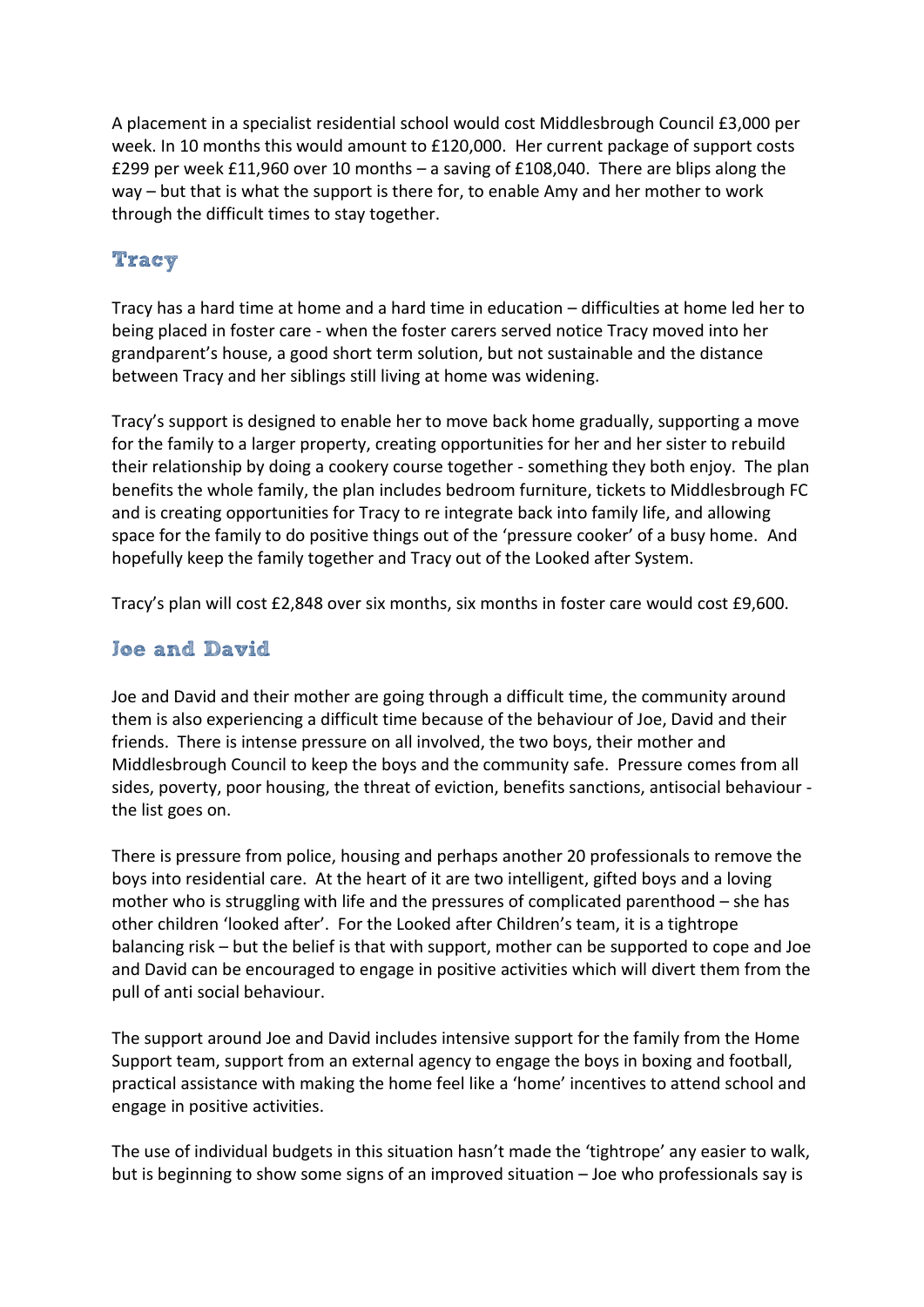'capable of getting to Oxford or Cambridge University' has recently extended his short school day by one and a half hours and is attending more frequently. The boys are engaging in the activities provided and relationships with professionals are being rebuilt.

The manager of the Looked After Children's Team estimates that a specialist residential – placement with education for Joe and David would cost in the region of £800,000 per year. Even if the package of support for them to remain at home costs half of that, it would be worth trying, and if we fail and the boys go into care – we can at least say we tried everything.

Previously this work was supported via Middlesbrough Council's membership of In Control. For 2014/15 we have contracted with New Prospects Association (Tim Keilty) to support the work. Since April 2014 we have spent £3,200 on support from New Prospects – less than a week's charge for a young person in residential care, this is not 'extra' cost – it comes out of the placement budget.

#### **What have we learned?**

The approach works well if we stick to the rationale above; plans which have not come to fruition have involved situations where families did not particularly want their children home. The approach is not suited to 'crisis' situations - as careful, detailed planning is difficult when 28 days notice is served.

The use of individual budgets is not a magic wand - Young people are placed in the care of the local authority for a host of reasons, often complicated situations for complicated children, the use of Individual Budgets does allow for different solutions but does not remove complexity.

The success of Individual budgets for looked after children relies on buy in from all involved, and a hands on approach to making plans a reality, we have learned that Social Workers are too busy to spend time on the practicalities of individual plans, which can lead to plans stalling.

Jill Blackwood, Team Manager, says of the returning Children to Middlesbrough Pilot;

*"I was sceptical at first, but the approach adds value to what we do. The aim of children's services is to keep children at home wherever possible. This pilot helps us do that, coming up with creative solutions and makes us think differently about placements and the use of our budget. If we sometimes spend £6000 per week on a placement for a young person miles from their home, why wouldn't we consider spending money to keep them at, or closer to, home? If we do this right it's a win-win situation, in terms of outcomes for young people and use of stretched council budgets"*